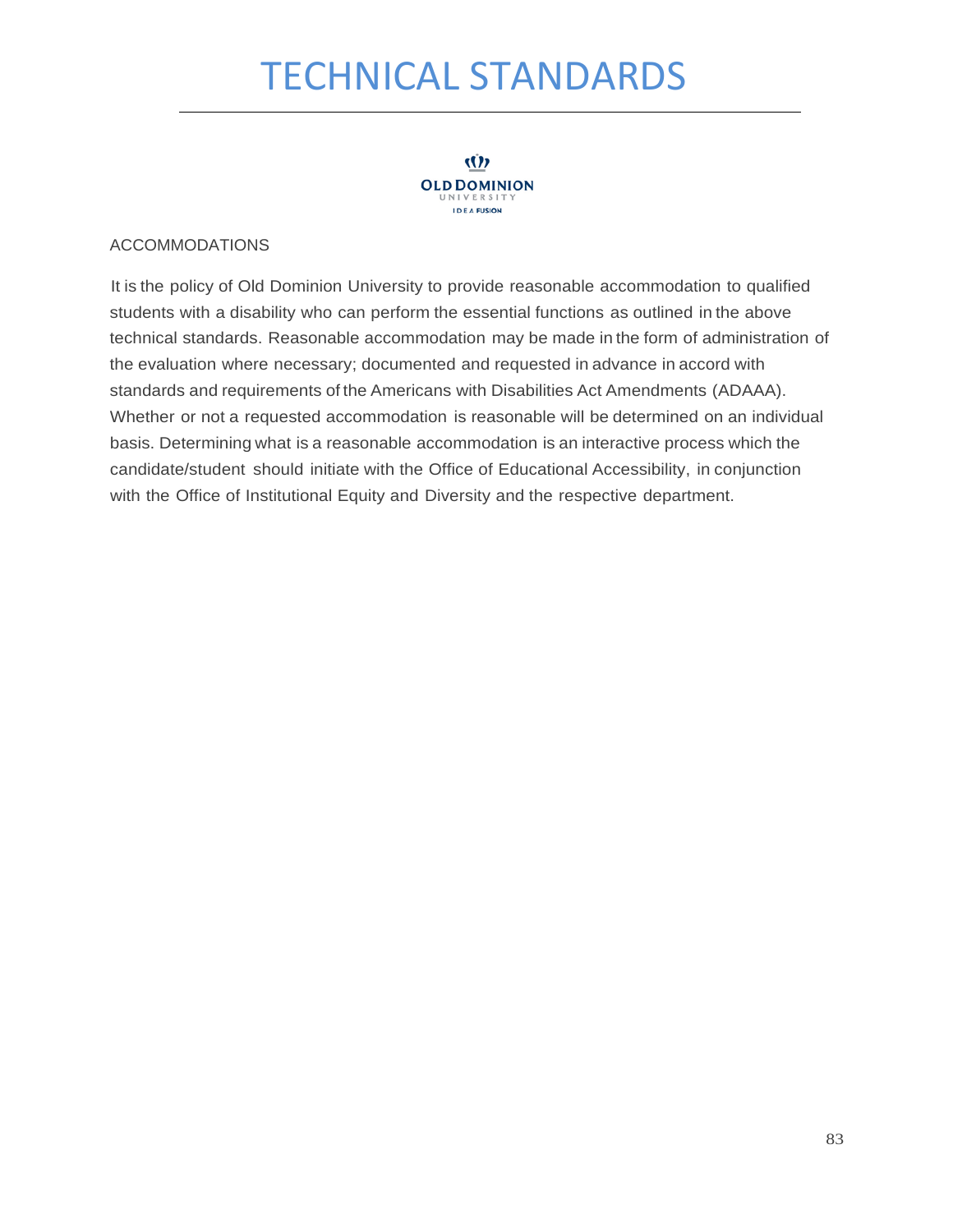## TECHNICAL STANDARDS

<u>(()</u> **OLD DOMINION IDEA FUSION** 

### COLLEGE OF SCIENCES